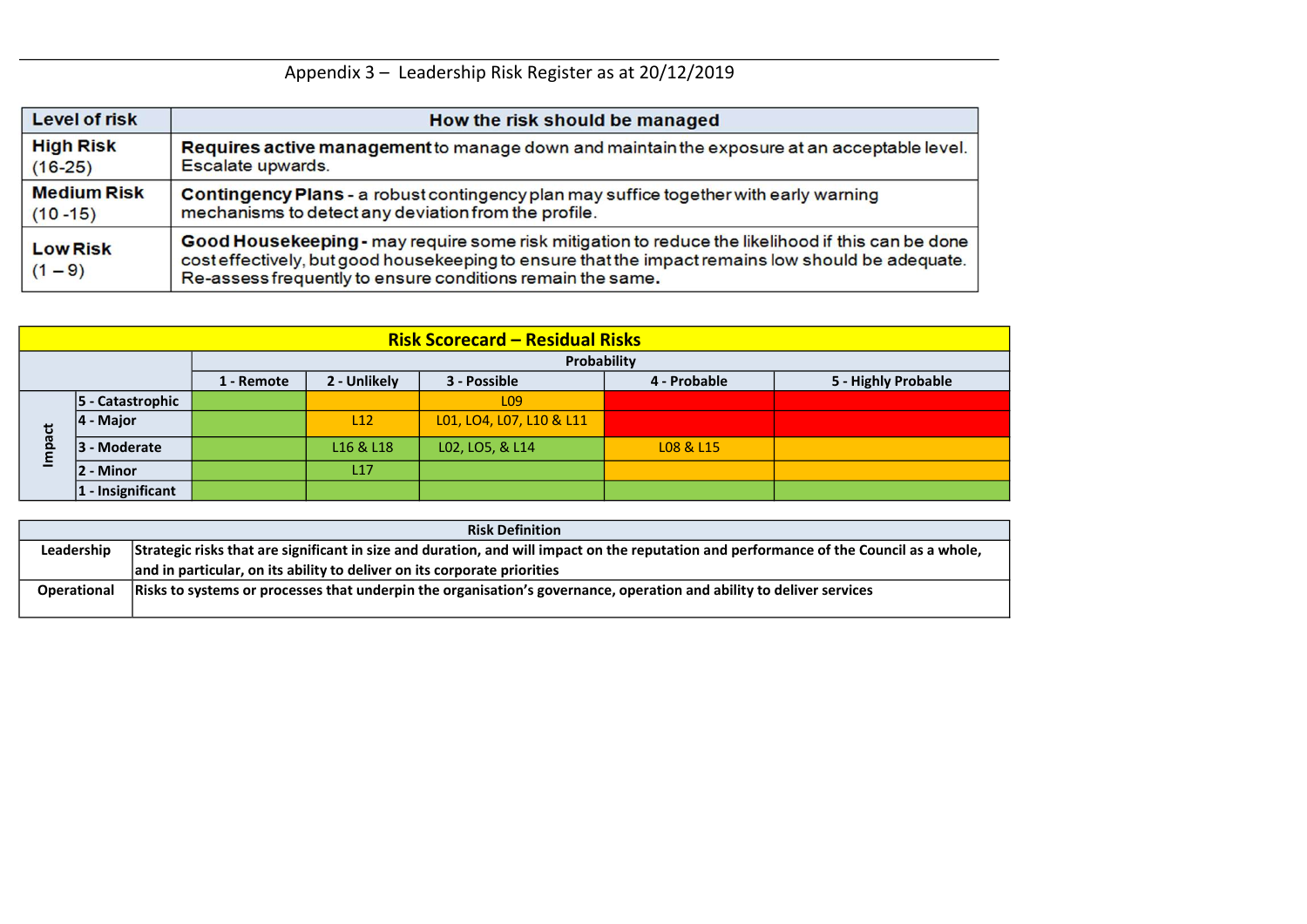|         | <b>Name and Description of</b>                                                                                                                 | 'otential impact                                                                                          |                | Inherent (gross)<br>risk level<br>(no Controls) |                                                                                                                                                              | Controls                                                                                                                                                      |                                                         | <b>Control assessment</b>       | <b>Lead Member</b> | <b>Risk owner</b>    | <b>Risk manager</b> |                         |    | Residual risk level (after<br>existing controls)                                                                                                                                                        |                                                                                                                                                                                                                                                                                                                                                                                                                               | <b>Mitigating actions</b><br>Direct'n of (to address control issues)                                                                                                                 | Comments                                                                               | Last updated |
|---------|------------------------------------------------------------------------------------------------------------------------------------------------|-----------------------------------------------------------------------------------------------------------|----------------|-------------------------------------------------|--------------------------------------------------------------------------------------------------------------------------------------------------------------|---------------------------------------------------------------------------------------------------------------------------------------------------------------|---------------------------------------------------------|---------------------------------|--------------------|----------------------|---------------------|-------------------------|----|---------------------------------------------------------------------------------------------------------------------------------------------------------------------------------------------------------|-------------------------------------------------------------------------------------------------------------------------------------------------------------------------------------------------------------------------------------------------------------------------------------------------------------------------------------------------------------------------------------------------------------------------------|--------------------------------------------------------------------------------------------------------------------------------------------------------------------------------------|----------------------------------------------------------------------------------------|--------------|
| 2019/20 |                                                                                                                                                |                                                                                                           |                |                                                 |                                                                                                                                                              |                                                                                                                                                               | Fully effective<br>Partially effective<br>Not effective |                                 |                    |                      |                     |                         |    |                                                                                                                                                                                                         |                                                                                                                                                                                                                                                                                                                                                                                                                               |                                                                                                                                                                                      |                                                                                        |              |
| L01 -   | Financial resilience -<br>Failure to react to<br>external financial<br>impacts, new policy and<br>increased service<br>demand. Poor investment | Reduced medium and long term financial viability                                                          |                |                                                 |                                                                                                                                                              | Medium Term Revenue Plan reported regularly to members.                                                                                                       | Fully                                                   |                                 |                    |                      |                     |                         |    |                                                                                                                                                                                                         | Key staff recruited to and review of workload and capacity across Maintaining focus in this area with ongoing<br>the team. Additional resilience and resource for financial<br>accounting and reporting engaged through external partners and awareness raising.<br>agencies. Assessment of national picture undertaken and being<br>reported through senior managers and members highlighting the<br>medium term challenges. | review, staff and member training and                                                                                                                                                | Risk reviewed -<br>09/12/19 - No<br>changes.                                           |              |
|         | and asset management<br>decisions.                                                                                                             | Reduction in services to customers                                                                        |                |                                                 |                                                                                                                                                              | Balanced medium term and dynamic ability to prioritise resources                                                                                              | Fully                                                   |                                 |                    |                      |                     |                         |    |                                                                                                                                                                                                         | Investment strategy approach agreed and operating and all<br>potential investments now taken through the working groups<br>prior to formal sign off. Robust review and challenge of our<br>investment options to be regularly undertaken through our usual of investments.<br>monitoring processes.                                                                                                                           | Investment options considered as and when<br>they arise, MTFS and budget setting being<br>developed to enhance the scrutiny and quality                                              |                                                                                        |              |
|         |                                                                                                                                                | Increased volatility and inability to manage and respond to changes in<br>funding levels                  |                |                                                 |                                                                                                                                                              | Highly professional, competent, qualified staff                                                                                                               | Partially                                               |                                 |                    |                      |                     |                         |    |                                                                                                                                                                                                         | Timeliness and quality of budget monitoring particularly<br>property income and capital improving.<br>Financial Systems replacement project underway. LEAN review<br>of budget monitoring undertaken with significant engagement<br>from within the wider business.                                                                                                                                                           | Financial System Solution Project continuing to<br>consider future finance system options,<br>incorporating budget management via Lean,<br>extension of Civica and new procurement.  |                                                                                        |              |
|         |                                                                                                                                                | Reduced financial returns (or losses) on investments/assets<br>nability to deliver financial efficiencies |                |                                                 |                                                                                                                                                              | Good networks established locally, regionally and nationally<br>National guidance interpreting legislation available and used regularly                       | Fully                                                   |                                 |                    |                      |                     |                         |    |                                                                                                                                                                                                         | Asset Management Strategy being reviewed and refreshed.<br>Review of BUILD! to ensure procurement and capital monitoring Review in hand.                                                                                                                                                                                                                                                                                      | Review underway                                                                                                                                                                      |                                                                                        |              |
|         |                                                                                                                                                |                                                                                                           |                |                                                 |                                                                                                                                                              |                                                                                                                                                               | Fully                                                   |                                 |                    |                      |                     |                         |    |                                                                                                                                                                                                         | arrangements are in place and development of forward                                                                                                                                                                                                                                                                                                                                                                          |                                                                                                                                                                                      |                                                                                        |              |
|         |                                                                                                                                                | Inability to deliver commercial objectives (increased income)<br>Poor customer service and satisfaction   |                |                                                 |                                                                                                                                                              | Members aware and are briefed regularly                                                                                                                       | Fully                                                   |                                 |                    |                      |                     |                         |    |                                                                                                                                                                                                         | programme - work still underway.                                                                                                                                                                                                                                                                                                                                                                                              |                                                                                                                                                                                      |                                                                                        |              |
|         |                                                                                                                                                |                                                                                                           |                |                                                 |                                                                                                                                                              | Participate in Oxfordshire Treasurers' Association's work streams                                                                                             | Fully                                                   |                                 |                    |                      |                     |                         |    |                                                                                                                                                                                                         | Finance support and engagement with programme management  Finance business partners involved with<br>processes continuing.                                                                                                                                                                                                                                                                                                    | reflection locally on outcomes.                                                                                                                                                      |                                                                                        |              |
|         |                                                                                                                                                | Increased complexity in governance arrangements                                                           |                |                                                 |                                                                                                                                                              | Review of best practice guidance from bodies such as CIPFA, LGA and NAO                                                                                       |                                                         |                                 |                    |                      |                     |                         |    |                                                                                                                                                                                                         | Further integration and development of Performance, Finance                                                                                                                                                                                                                                                                                                                                                                   | Integrated reporting has been embedded                                                                                                                                               |                                                                                        |              |
|         |                                                                                                                                                | Lack of officer capacity to meet service demand                                                           | $\overline{4}$ | $\overline{4}$                                  |                                                                                                                                                              | Freasury management and capital strategies in place                                                                                                           | Fully                                                   | <b>Councillor Tony</b><br>Illot | Adele Taylor       | Dominic<br>Oakeshott |                     | $\overline{3}$          | 12 |                                                                                                                                                                                                         | and Risk reporting<br>Regular involvement and engagement with senior management<br>across County as well as involvement in Regional and National<br>finance forums.                                                                                                                                                                                                                                                           | Engagement with a number of national and<br>regional networks to ensure we are as up-to-<br>date as we can be in relation to potential<br>funding changes from 2020/21 and impact on |                                                                                        |              |
|         |                                                                                                                                                | Lack of financial awareness and understanding throughout the council                                      |                |                                                 |                                                                                                                                                              | Investment strategies in place                                                                                                                                | Fully                                                   |                                 |                    |                      |                     |                         |    |                                                                                                                                                                                                         | Regular member meetings, training and support in place and<br>regularly reviewed. Briefings provided on key topics to members<br>with particular focus on key skills for specific committees such as<br>audit committee.                                                                                                                                                                                                      | our MTFS.<br>Regular training will be undertaken.                                                                                                                                    |                                                                                        |              |
|         |                                                                                                                                                |                                                                                                           |                |                                                 |                                                                                                                                                              |                                                                                                                                                               | Regular financial and performance monitoring in place   | Fully                           |                    |                      |                     |                         |    |                                                                                                                                                                                                         |                                                                                                                                                                                                                                                                                                                                                                                                                               | New approach to budget setting introduced linked to service<br>planning. Additional challenge added into the process to ensure                                                       | Budget setting for 2020/21 underway, first<br>checkpoint in 13/09/19 for the return of |              |
|         |                                                                                                                                                |                                                                                                           |                |                                                 |                                                                                                                                                              | ndependent third party advisers in place                                                                                                                      | Fully                                                   |                                 |                    |                      |                     |                         |    |                                                                                                                                                                                                         | robustness of estimates<br>Regular utilisation of advisors as appropriate.                                                                                                                                                                                                                                                                                                                                                    | submissions by managers.<br>Review of borrowing approach being                                                                                                                       |                                                                                        |              |
|         |                                                                                                                                                |                                                                                                           |                |                                                 |                                                                                                                                                              |                                                                                                                                                               | Fully                                                   |                                 |                    |                      |                     |                         |    |                                                                                                                                                                                                         |                                                                                                                                                                                                                                                                                                                                                                                                                               | considered alongside our financial advisors                                                                                                                                          |                                                                                        |              |
|         |                                                                                                                                                |                                                                                                           |                |                                                 | Regular bulletins and advice received from advisers<br>Property portfolio income monitored through financial management arrangements on  <br>a regular basis |                                                                                                                                                               |                                                         |                                 |                    |                      |                     |                         |    |                                                                                                                                                                                                         | nternal Audits being undertaken for core financial activity and<br>capital as well as service activity                                                                                                                                                                                                                                                                                                                        | Regular reporting of progress on internal audits<br>considered by the committee                                                                                                      |                                                                                        |              |
|         |                                                                                                                                                |                                                                                                           |                |                                                 |                                                                                                                                                              |                                                                                                                                                               |                                                         |                                 |                    |                      |                     |                         |    | Assessment of national picture via Pixel and LG Futures has<br>identified that the funding available in later years is likely to be<br>significantly reduced, adding longer term resilience challenges. | Medium/long term position assessed as<br>significantly worse, increasing risk alongside the<br>capacity needed to work on activity to reduce<br>spending levels. Budget setting being<br>developed in conjunction with members to<br>alleviate the challenges with budget proposals.                                                                                                                                          |                                                                                                                                                                                      |                                                                                        |              |
|         |                                                                                                                                                |                                                                                                           |                |                                                 |                                                                                                                                                              | Asset Management Strategy in place and embedded.                                                                                                              | Partially                                               |                                 |                    |                      |                     |                         |    |                                                                                                                                                                                                         |                                                                                                                                                                                                                                                                                                                                                                                                                               |                                                                                                                                                                                      |                                                                                        |              |
|         |                                                                                                                                                |                                                                                                           |                |                                                 |                                                                                                                                                              | Transformation Programme in place to deliver efficiencies and increased income in                                                                             | Partially                                               |                                 |                    |                      |                     |                         |    |                                                                                                                                                                                                         |                                                                                                                                                                                                                                                                                                                                                                                                                               |                                                                                                                                                                                      |                                                                                        |              |
|         |                                                                                                                                                |                                                                                                           |                |                                                 |                                                                                                                                                              | he future:                                                                                                                                                    | Fully                                                   |                                 |                    |                      |                     |                         |    |                                                                                                                                                                                                         |                                                                                                                                                                                                                                                                                                                                                                                                                               |                                                                                                                                                                                      |                                                                                        |              |
| LO2 -   | Statutory functions-                                                                                                                           | Legal challenge                                                                                           |                |                                                 |                                                                                                                                                              | Embedded system of legislation and policy tracking In place, with clear                                                                                       | Partially                                               |                                 |                    |                      |                     |                         |    |                                                                                                                                                                                                         | Establish corporate repository and accountability for                                                                                                                                                                                                                                                                                                                                                                         | Service plans for 2019-20 received and                                                                                                                                               | Risk reviewed                                                                          |              |
|         | Failure to meet statutory<br>legislative changes are                                                                                           | obligations and policy and Loss of opportunity to influence national policy / legislation                 |                |                                                 |                                                                                                                                                              | accountabilities, reviewed regularly by Directors<br>Clear accountability for responding to consultations with defined process to ensure<br>Member engagement |                                                         |                                 |                    |                      |                     |                         |    |                                                                                                                                                                                                         | policy/legislative changes<br>Review Directorate/Service risk registers                                                                                                                                                                                                                                                                                                                                                       | currently being reviewed. Performance<br>framework for 2019-20 to be agreed.                                                                                                         | 09/12/19 - Risk<br>reviewed, no<br>changes.                                            |              |
|         | not anticipated or<br>planned for.                                                                                                             | <b>Financial penalties</b>                                                                                |                |                                                 |                                                                                                                                                              | National guidance interpreting legislation available and used regularly                                                                                       | Fully                                                   |                                 |                    |                      |                     |                         |    |                                                                                                                                                                                                         | Ensure Committee forward plans are reviewed regularly by                                                                                                                                                                                                                                                                                                                                                                      | Review of Leadership Risk Register and Risk                                                                                                                                          |                                                                                        |              |
|         |                                                                                                                                                | Reduced service to customers                                                                              |                |                                                 |                                                                                                                                                              | Risks and issues associated with Statutory functions incorporated into Directorate Risk                                                                       | Fully                                                   |                                 |                    |                      |                     |                         |    |                                                                                                                                                                                                         | senior officers                                                                                                                                                                                                                                                                                                                                                                                                               | Strategy for 2019-20 in progress.                                                                                                                                                    |                                                                                        |              |
|         |                                                                                                                                                |                                                                                                           |                |                                                 |                                                                                                                                                              | Registers and regularly reviewed                                                                                                                              | Partially                                               |                                 |                    |                      |                     |                         |    |                                                                                                                                                                                                         |                                                                                                                                                                                                                                                                                                                                                                                                                               |                                                                                                                                                                                      |                                                                                        |              |
|         |                                                                                                                                                |                                                                                                           |                |                                                 |                                                                                                                                                              | Clear accountability for horizon scanning, risk identification / categorisation /                                                                             | Partially                                               | <b>Councillor Barry</b>         |                    |                      |                     |                         |    |                                                                                                                                                                                                         | Ensure Internal Audit plan focusses on key leadership risks                                                                                                                                                                                                                                                                                                                                                                   |                                                                                                                                                                                      |                                                                                        |              |
|         |                                                                                                                                                |                                                                                                           | $\mathbf{R}$   | $\overline{4}$                                  | 12                                                                                                                                                           | escalation and policy interpretation in place<br>Robust Committee forward plans to allow member oversight of policy issues and risk                           |                                                         | Wood                            | Yvonne Rees        | Nick Graham          | $\mathbf{R}$        | $\overline{\mathbf{3}}$ |    | $\leftrightarrow$                                                                                                                                                                                       | Develop stakeholder map, with Director responsibility allocated                                                                                                                                                                                                                                                                                                                                                               |                                                                                                                                                                                      |                                                                                        |              |
|         |                                                                                                                                                |                                                                                                           |                |                                                 |                                                                                                                                                              | management, including Scrutiny and Audit                                                                                                                      | Partially                                               |                                 |                    |                      |                     |                         |    |                                                                                                                                                                                                         | for managing key relationships                                                                                                                                                                                                                                                                                                                                                                                                |                                                                                                                                                                                      |                                                                                        |              |
|         |                                                                                                                                                |                                                                                                           |                |                                                 |                                                                                                                                                              | Internal Audit Plan risk based to provide necessary assurances                                                                                                | Partially                                               |                                 |                    |                      |                     |                         |    |                                                                                                                                                                                                         | Standardise agendas for Director / PFH 1:1s                                                                                                                                                                                                                                                                                                                                                                                   |                                                                                                                                                                                      |                                                                                        |              |
|         |                                                                                                                                                |                                                                                                           |                |                                                 |                                                                                                                                                              | Strong networks established locally, regionally and nationally to ensure influence on                                                                         |                                                         |                                 |                    |                      |                     |                         |    |                                                                                                                                                                                                         | New NPPF published 05/03/18 will guide revised approach to                                                                                                                                                                                                                                                                                                                                                                    |                                                                                                                                                                                      |                                                                                        |              |
|         |                                                                                                                                                |                                                                                                           |                |                                                 |                                                                                                                                                              | policy issues                                                                                                                                                 | Fully                                                   |                                 |                    |                      |                     |                         |    |                                                                                                                                                                                                         | planning policy and development management.                                                                                                                                                                                                                                                                                                                                                                                   |                                                                                                                                                                                      |                                                                                        |              |
|         |                                                                                                                                                |                                                                                                           |                |                                                 |                                                                                                                                                              | Senior Members aware and briefed regularly in 1:1s by Directors                                                                                               |                                                         |                                 |                    |                      |                     |                         |    |                                                                                                                                                                                                         | Allocate specific resource to support new projects/policies or<br>statutory requirements e.g. GDPR                                                                                                                                                                                                                                                                                                                            |                                                                                                                                                                                      |                                                                                        |              |
|         |                                                                                                                                                |                                                                                                           |                |                                                 |                                                                                                                                                              |                                                                                                                                                               | Partially                                               |                                 |                    |                      |                     |                         |    |                                                                                                                                                                                                         |                                                                                                                                                                                                                                                                                                                                                                                                                               |                                                                                                                                                                                      |                                                                                        |              |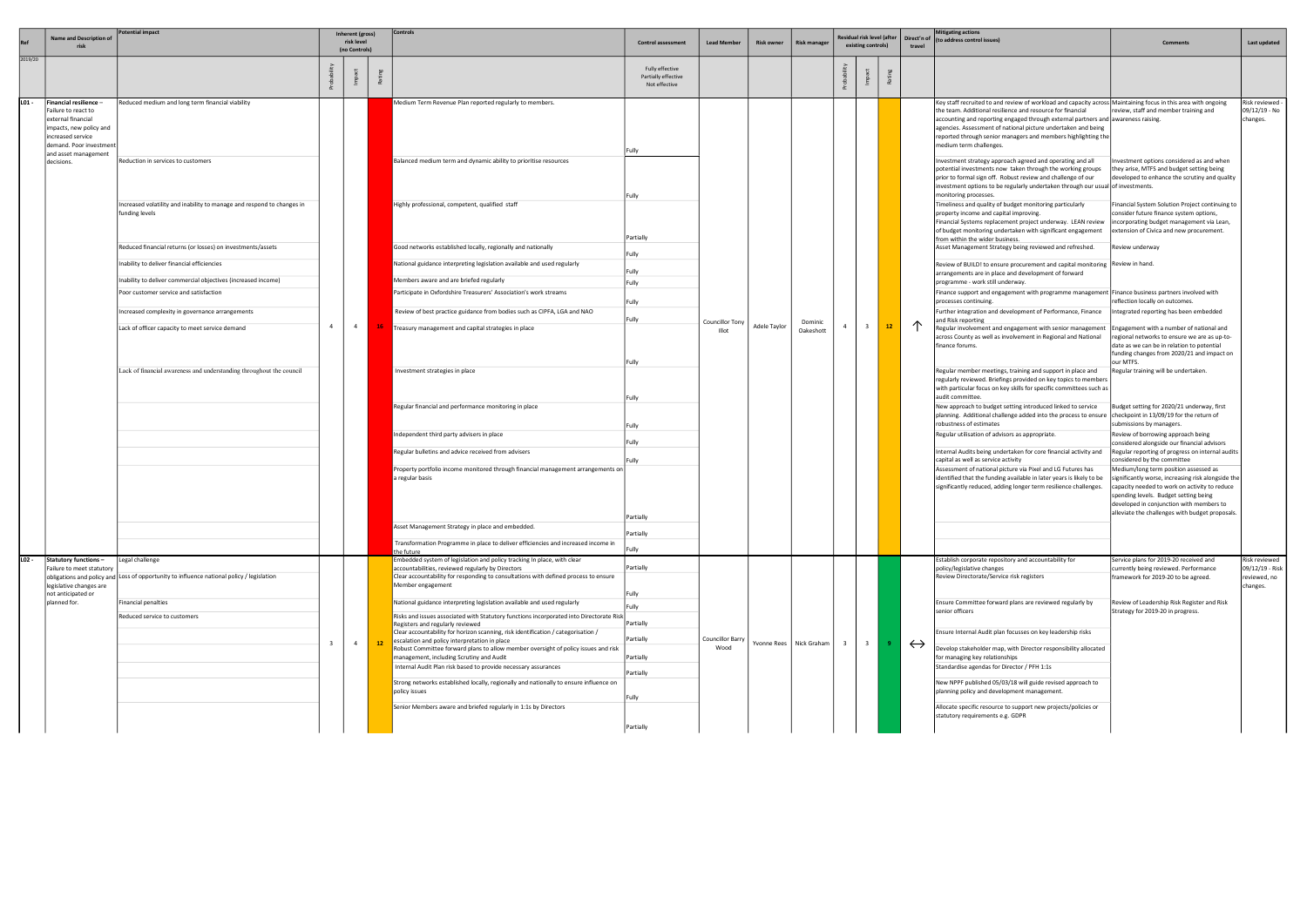|                                       | Name and Description of                                                                              | <b>Potential impact</b>                                                                                                                                                                    |                | Inherent (gross)<br>risk level<br>(no Controls) | Control:                                                                                                                                                                                              | <b>Control assessment</b>                               | <b>Lead Member</b>          | <b>Risk owner</b>          | <b>Risk manager</b> |                         | esidual risk level (after<br>existing controls) |                                                                                                                                          | Direct'n of<br>travel                                                                                       | <b>Mitigating actions</b><br>(to address control issues)                                                                                                                                                                    | Comment:                                                                                                                                                                              | Last updated                                                                                                |                                                                                                                   |  |
|---------------------------------------|------------------------------------------------------------------------------------------------------|--------------------------------------------------------------------------------------------------------------------------------------------------------------------------------------------|----------------|-------------------------------------------------|-------------------------------------------------------------------------------------------------------------------------------------------------------------------------------------------------------|---------------------------------------------------------|-----------------------------|----------------------------|---------------------|-------------------------|-------------------------------------------------|------------------------------------------------------------------------------------------------------------------------------------------|-------------------------------------------------------------------------------------------------------------|-----------------------------------------------------------------------------------------------------------------------------------------------------------------------------------------------------------------------------|---------------------------------------------------------------------------------------------------------------------------------------------------------------------------------------|-------------------------------------------------------------------------------------------------------------|-------------------------------------------------------------------------------------------------------------------|--|
| 2019/20                               |                                                                                                      |                                                                                                                                                                                            |                |                                                 |                                                                                                                                                                                                       | Fully effective<br>Partially effective<br>Not effective |                             |                            |                     |                         |                                                 |                                                                                                                                          |                                                                                                             |                                                                                                                                                                                                                             |                                                                                                                                                                                       |                                                                                                             |                                                                                                                   |  |
| $L04 -$                               | CDC Local Plan - Failure<br>to ensure sound, up to<br>date local plan remains in                     | Poor planning decisions leading to inappropriate growth in inappropriate                                                                                                                   |                |                                                 | Local Development Scheme (LDS) is actively managed and reviewed, built into Service  <br>Plan, and integral to staff appraisals of all those significantly involved in Plan<br>preparation and review | Partially                                               |                             |                            |                     |                         |                                                 |                                                                                                                                          |                                                                                                             | Regular review meetings on progress and critical path review                                                                                                                                                                | The latest Local Development Scheme is that<br>approved by the Executive in December 2018.<br>It includes the programmes for the Partial                                              | Risk reviewed<br>10/12/19 - Risk<br>eviewed,                                                                |                                                                                                                   |  |
|                                       | place for Cherwell<br>resulting in poor planning  <br>decisions such as<br>development in            | Negative (or failure to optimise) economic, social, community and<br>environmental gain                                                                                                    |                |                                                 | eam capacity and capability kept under continual review with gaps and pressures<br>identified and managed at the earliest opportunity.                                                                | Partially                                               |                             |                            |                     |                         |                                                 |                                                                                                                                          |                                                                                                             | Regular Portfolio briefings and political review                                                                                                                                                                            | Review of the Local Plan, the Oxfordshire Plan<br>2050, a Local Plan Review, the Banbury<br>Canalside Supplementary Planning Document<br>and work on a Community Infrastructure Level | cores<br>ıdjusted,<br>mitigating<br>actions and                                                             |                                                                                                                   |  |
|                                       | nappropriate locations,<br>inability to demonstrate<br>an adequate supply of                         | Negative impact on the council's ability to deliver its strategic objectives,<br>cluding its commitments within the Oxfordshire Housing & Growth Deal<br>creased costs in planning appeals | $\overline{4}$ | $\overline{4}$                                  | Arrangements in place to source appropriate additional, time-bound resource if<br>needed<br>Delegations to Chief Exec agreed to ensure timely decisions                                               | Partially                                               | Councillor Colin            | Simon Furlong              | David               |                         | $\overline{a}$                                  | $12-12$                                                                                                                                  |                                                                                                             | LDS updated as required with programme management<br>approach adopted to ensure progress against plan<br>LDS timeline built into Directorate level objectives (e.g. via                                                     | The residual risk score of '9' reflects delay with<br>the Oxfordshire Plan and the review of the                                                                                      | ommentary<br>updated.                                                                                       |                                                                                                                   |  |
|                                       | land for housing and<br>planning by appeal                                                           | Possible financial penalties through not delivering forecasted New Homes<br>Bonus (NHB)                                                                                                    |                |                                                 | Ongoing programme of internal communication, including Members updates and                                                                                                                            |                                                         | Clarke                      |                            | Peckford            |                         |                                                 |                                                                                                                                          |                                                                                                             | Service Plans) and incorporated into SMART targets within staff<br>appraisals<br>Additional evidence commissioned as required.<br>Need to keep under review staff and financial resources to                                | Local Plan.<br>Development of a timetable and high level<br>project plan for the review of the Local Plan is                                                                          |                                                                                                             |                                                                                                                   |  |
|                                       |                                                                                                      |                                                                                                                                                                                            |                |                                                 | training programme                                                                                                                                                                                    |                                                         |                             |                            |                     |                         |                                                 |                                                                                                                                          |                                                                                                             | ensure delivery to timetable (LDS) for Local Plan Review.                                                                                                                                                                   | currently being developed to present to CEDR<br>and Executive                                                                                                                         |                                                                                                             |                                                                                                                   |  |
|                                       | L05 -<br><b>Business Continuity</b>                                                                  | Reputational damage with investor community of Cherwell as a good<br>place to do business created by uncertainty/lack of policy clarity                                                    |                |                                                 | On-going review of planning appeal decisions to assess robustness and relevance of<br>Local Plan policies<br>Updates on annual NHB payments                                                           | Fully                                                   |                             |                            |                     |                         |                                                 | Authority Monitoring Reports continue to be prepared on a<br>regular annual basis (AMR delayed until January due to General<br>Election) |                                                                                                             |                                                                                                                                                                                                                             |                                                                                                                                                                                       |                                                                                                             |                                                                                                                   |  |
|                                       | Failure to ensure that                                                                               | nability to deliver critical services to customers/residents                                                                                                                               |                |                                                 | Business continuity strategy in place                                                                                                                                                                 |                                                         |                             |                            |                     |                         |                                                 |                                                                                                                                          |                                                                                                             | Business Continuity Statement of Intent and Framework agreed   A cross-council programme to update all<br>by CEDR                                                                                                           | ousiness continuity plans commenced in                                                                                                                                                | Risk Reviewed<br>06/12/19 -                                                                                 |                                                                                                                   |  |
|                                       | critical services can be                                                                             | nancial loss                                                                                                                                                                               |                |                                                 | Services prioritised and recovery plans reflect the requirements of critical services                                                                                                                 |                                                         |                             |                            |                     |                         |                                                 |                                                                                                                                          |                                                                                                             | BC Improvement Plan agreed with CEDR                                                                                                                                                                                        | September to ensure all plans are up to date<br>ollowing separation of the councils. This                                                                                             | Aitigating<br>actions and                                                                                   |                                                                                                                   |  |
|                                       | maintained in the event<br>of a short or long term<br>incident affecting the<br>Councils' operations | Loss of important data                                                                                                                                                                     |                |                                                 | ICT disaster recovery arrangements in place                                                                                                                                                           |                                                         |                             |                            |                     |                         |                                                 |                                                                                                                                          | ICT transition to data centre and cloud services have reduced<br>likelihood of ICT loss and data loss       | update process is due for completion by the<br>end of December. The Business Continuity                                                                                                                                     | omments<br>ipdated                                                                                                                                                                    |                                                                                                             |                                                                                                                   |  |
|                                       |                                                                                                      | Inability to recover sufficiently to restore non-critical services before they<br>become critical                                                                                          | $\mathbf{4}$   | $\overline{4}$                                  | Incident management team identified in Business Continuity Strategy                                                                                                                                   | Partially                                               | Councillor<br>Andrew McHugh | Graeme Kane   Richard Webb |                     | $\overline{\mathbf{3}}$ | $\overline{\mathbf{3}}$                         |                                                                                                                                          | $\leftrightarrow$                                                                                           | Corporate ownership and governance sits at senior officer level                                                                                                                                                             | Steering Group are developing an incident<br>esponse plan and an assurance framework.<br>The Business Continuity pages on the Intranet                                                |                                                                                                             |                                                                                                                   |  |
|                                       |                                                                                                      | Loss of reputation                                                                                                                                                                         |                |                                                 | All services undertake annual business impact assessments and update plans                                                                                                                            | Fully                                                   |                             |                            |                     |                         |                                                 |                                                                                                                                          |                                                                                                             |                                                                                                                                                                                                                             |                                                                                                                                                                                       | BC Impact assessments and BCPs in place for all teams and peer<br>reviewed by OCC's Emergency Planning team | have been updated to provide more resources<br>and information to assist in the development o<br>robust BC plans. |  |
|                                       |                                                                                                      |                                                                                                                                                                                            |                |                                                 | <b>Business Continuity Plans tested</b>                                                                                                                                                               |                                                         |                             |                            |                     |                         |                                                 |                                                                                                                                          |                                                                                                             | Progress report was provided to CEDR in March<br>BC assurance framework under development                                                                                                                                   |                                                                                                                                                                                       |                                                                                                             |                                                                                                                   |  |
| LO7 -                                 |                                                                                                      | <b>Emergency Planning (EP)</b> Inability of council to respond effectively to an emergency                                                                                                 |                |                                                 | Key contact lists updated monthly.                                                                                                                                                                    | Partially                                               |                             |                            |                     |                         |                                                 |                                                                                                                                          |                                                                                                             | Emergency plan contacts list being updated monthly and                                                                                                                                                                      | Active plans are in place to ensure the authority Risk Reviewed                                                                                                                       |                                                                                                             |                                                                                                                   |  |
|                                       | Failure to ensure that the<br>local authority has plans<br>in place to respond                       | Innecessary hardship to residents and/or communities                                                                                                                                       |                |                                                 | Emergency Planning Lead Officer defined with responsibility to review, test and<br>exercise plan and to establish, monitor and ensure all elements are covered                                        |                                                         |                             |                            |                     |                         |                                                 |                                                                                                                                          |                                                                                                             | reissued to all duty managers.<br>OCC Emergency Planning providing expert advice and support<br>under a partnership arrangement. Chief Operating Officer meets<br>with ACO Oxfordshire Fire and Rescue quarterly to oversee | s prepared for a variety of emergencies.<br>Continual improvements are being made as a<br>result of a review of these plans and in<br>partnership with the Local Resilience Forum. Ar | 06/12/19 - Risk<br>reviewed, no<br>hanges.                                                                  |                                                                                                                   |  |
| appropriately to a civil<br>responder | emergency fulfilling its<br>duty as a category one                                                   | Risk to human welfare and the environment                                                                                                                                                  |                |                                                 | Added resilience from cover between shared Environmental Health and Community<br>Safety Teams as officers with appropriate skill                                                                      | Partially                                               |                             |                            |                     |                         |                                                 |                                                                                                                                          |                                                                                                             | shared EP arrangements.<br>Supporting officers for incident response identified in the<br>emergency plan and wallet guide                                                                                                   | 'on-call' system ensures there is a senior<br>nanager available to lead a response to an<br>incident 24/7. Cherwell now has a stand-alone                                             |                                                                                                             |                                                                                                                   |  |
|                                       |                                                                                                      | Legal challenge                                                                                                                                                                            | $\overline{4}$ | $\sim$ 4                                        | Senior management attend Civil Emergency training                                                                                                                                                     |                                                         | Councillor<br>Andrew McHugh | Graeme Kane   Richard Webb |                     | $\overline{\mathbf{3}}$ | $\overline{4}$                                  | $12-12$                                                                                                                                  | $\leftrightarrow$                                                                                           | Drop in training session now taking place monthly (from June)<br>covering a range of topics.                                                                                                                                | plan following separation from SNC. The counci<br>also has a pool of trained loggists to assist in                                                                                    |                                                                                                             |                                                                                                                   |  |
|                                       |                                                                                                      | Potential financial loss through compensation claims                                                                                                                                       |                |                                                 | Multi agency emergency exercises conducted to ensure readiness                                                                                                                                        | Fully                                                   |                             |                            |                     |                         |                                                 |                                                                                                                                          | Senior managers have attended multi-agency exercises and duty<br>manager training with OCC senior managers. | recording actions and decisions. OCC are<br>providing expert advice and support. Active<br>involvement in the LRF Brexit planning                                                                                           |                                                                                                                                                                                       |                                                                                                             |                                                                                                                   |  |
|                                       |                                                                                                      | neffective Cat 1 partnership relationships                                                                                                                                                 |                |                                                 | On-call rota established for Duty Emergency Response Co- ordinators                                                                                                                                   | Fully                                                   |                             |                            |                     |                         |                                                 |                                                                                                                                          |                                                                                                             | On-call rota being maintained                                                                                                                                                                                               | arrangements is on-going.                                                                                                                                                             |                                                                                                             |                                                                                                                   |  |
|                                       |                                                                                                      |                                                                                                                                                                                            |                |                                                 | Active participation in Local Resilience Forum (LRF) activities                                                                                                                                       |                                                         |                             |                            |                     |                         |                                                 |                                                                                                                                          |                                                                                                             | Authority represented at the Local Resilience Forum                                                                                                                                                                         |                                                                                                                                                                                       |                                                                                                             |                                                                                                                   |  |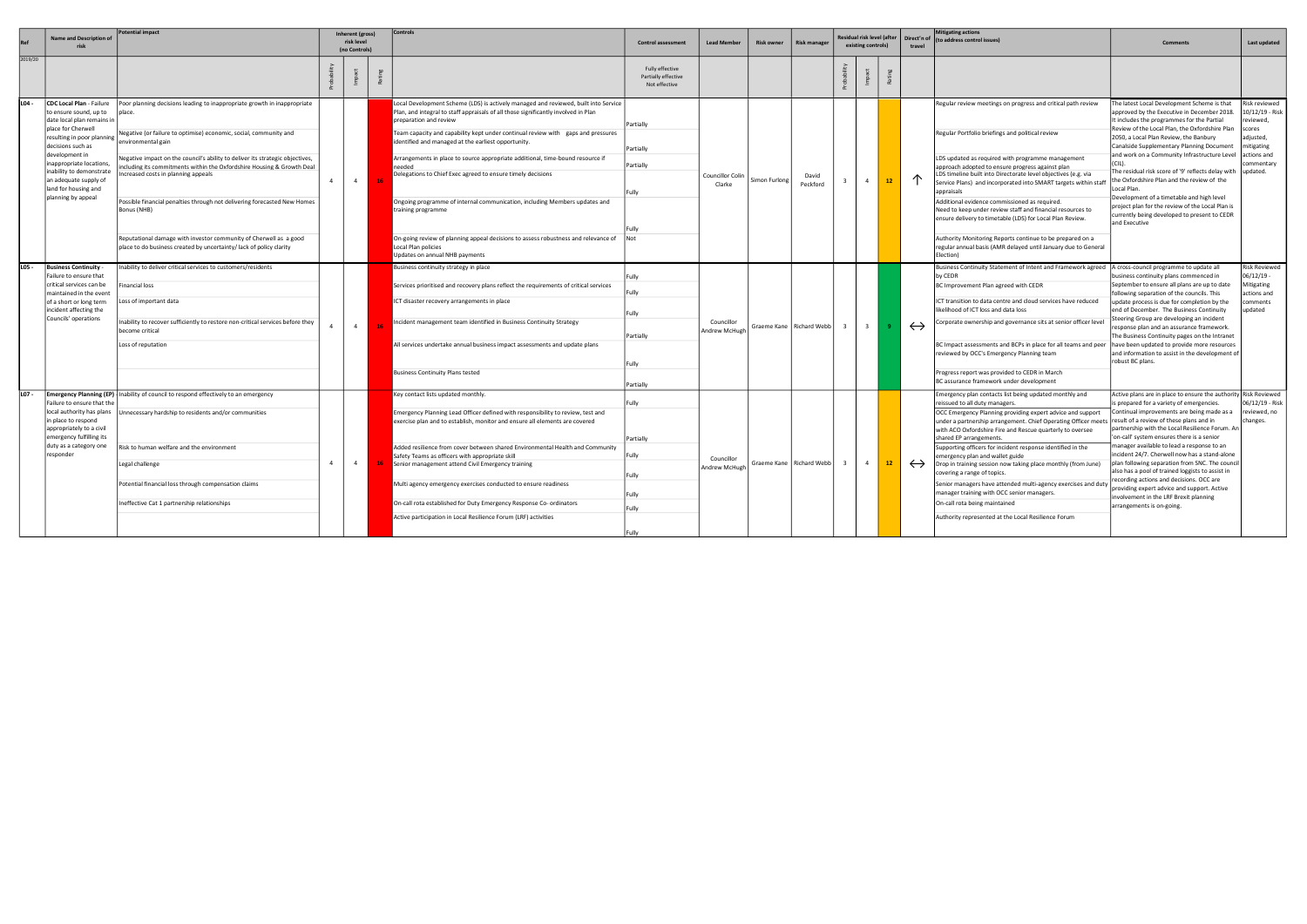| Ref     | <b>Name and Description of</b><br>risk                                                                                                                                | <b>Potential impact</b>                                                         |                                                                                                                                                                                                                                                                                                                                                          | Inherent (gross)<br>risk level<br>(no Controls) |                     | <b>Controls</b>                                                                                                                                                               | <b>Control assessment</b>                               | <b>Lead Member</b> | <b>Risk owner</b> | <b>Risk manager</b>     |                                                                                                                                                                                           | Residual risk level (after<br>existing controls)                                                                                                                                                                                                                                                                                                                                   |                                                                                                                                                                                                                                                                                                                                                                                                                                                                                                     | Direct'n of<br>travel                                                                                                                                              | <b>Mitigating actions</b><br>(to address control issues)                                                                                                                                                                                                                                                                                                                                                                                                                                                     | <b>Comments</b>                                                                                                                                                                                                                                                                                                                                                                               | Last updated                                 |
|---------|-----------------------------------------------------------------------------------------------------------------------------------------------------------------------|---------------------------------------------------------------------------------|----------------------------------------------------------------------------------------------------------------------------------------------------------------------------------------------------------------------------------------------------------------------------------------------------------------------------------------------------------|-------------------------------------------------|---------------------|-------------------------------------------------------------------------------------------------------------------------------------------------------------------------------|---------------------------------------------------------|--------------------|-------------------|-------------------------|-------------------------------------------------------------------------------------------------------------------------------------------------------------------------------------------|------------------------------------------------------------------------------------------------------------------------------------------------------------------------------------------------------------------------------------------------------------------------------------------------------------------------------------------------------------------------------------|-----------------------------------------------------------------------------------------------------------------------------------------------------------------------------------------------------------------------------------------------------------------------------------------------------------------------------------------------------------------------------------------------------------------------------------------------------------------------------------------------------|--------------------------------------------------------------------------------------------------------------------------------------------------------------------|--------------------------------------------------------------------------------------------------------------------------------------------------------------------------------------------------------------------------------------------------------------------------------------------------------------------------------------------------------------------------------------------------------------------------------------------------------------------------------------------------------------|-----------------------------------------------------------------------------------------------------------------------------------------------------------------------------------------------------------------------------------------------------------------------------------------------------------------------------------------------------------------------------------------------|----------------------------------------------|
| 2019/20 |                                                                                                                                                                       |                                                                                 |                                                                                                                                                                                                                                                                                                                                                          |                                                 |                     |                                                                                                                                                                               | Fully effective<br>Partially effective<br>Not effective |                    |                   |                         |                                                                                                                                                                                           |                                                                                                                                                                                                                                                                                                                                                                                    |                                                                                                                                                                                                                                                                                                                                                                                                                                                                                                     |                                                                                                                                                                    |                                                                                                                                                                                                                                                                                                                                                                                                                                                                                                              |                                                                                                                                                                                                                                                                                                                                                                                               |                                              |
| L08 -   | <b>Health and safety</b><br>- Failure to comply with<br>health and safety<br>legislation, corporate H&S<br>policies and corporate<br>H&S landlord<br>responsibilities | Fatality, serious injury & ill health to employees or members of the public     |                                                                                                                                                                                                                                                                                                                                                          |                                                 |                     | New Health & Safety Corporate H&S arrangements & guidance in place as part of the   Partially<br>newly adopted HSG65 Management System                                        |                                                         |                    |                   |                         |                                                                                                                                                                                           |                                                                                                                                                                                                                                                                                                                                                                                    |                                                                                                                                                                                                                                                                                                                                                                                                                                                                                                     |                                                                                                                                                                    | A new Corporate Health, Safety and Wellbeing Policy was ratified The Executive Leadership Team (ELT) receives a Risk reviewed<br>BPM meeting on 17th June. The Corporate arrangements are in  quarterly report from the Corporate H&S<br>the process of being updated. These will be finalised by end of<br>October 2019.                                                                                                                                                                                    | Manager. Relevant updates taken to<br>appropriate committee. Joint Council and<br>Employee Engagement Committee (JCEEC) to<br>be formed by HR in Oct/Nov time. To be in<br>place to ensure robust communication methods<br>are in place for consultation between HR/H&S<br>and TU.<br>HR AD in the process of co-ordinating JCEEC<br>meetings. First JCEEC meeting took place<br>January 2019 | 11/12/19 - Risk<br>reviewed - no<br>changes. |
|         |                                                                                                                                                                       | Criminal prosecution for failings                                               |                                                                                                                                                                                                                                                                                                                                                          |                                                 |                     | Clearly identified accountability and responsibilities for Health and Safety established   Partially<br>at all levels throughout the organisation                             |                                                         |                    |                   |                         |                                                                                                                                                                                           |                                                                                                                                                                                                                                                                                                                                                                                    |                                                                                                                                                                                                                                                                                                                                                                                                                                                                                                     |                                                                                                                                                                    | Following the ratification of the new Corporate Health, Safety<br>and Wellbeing Policy all Assistant Directors have been asked to<br>complete a Departmental Risk Assessment Checklist. The<br>Checklist identified the areas of risk within the department and<br>whether there is a risk assessment in place to cover the risks. So are being collated on a central spreadsheet<br>far 9 departments have responded.                                                                                       | Corporate Health and Safety Team to ensure al<br>departments to responds to the Departmental<br>Risk Assessment Checklist and to follow up with<br>departments on areas of concern. Responses<br>which will become the database of all risk<br>assessments across the Council.                                                                                                                |                                              |
|         |                                                                                                                                                                       | Financial loss due to compensation claims                                       | Corporate H&S Manager & H&S Officer in post to formalise the H&S Management<br>System & provide competent H&S advice & assistance to managers & employees.<br>Proactive monitoring of Health & Safety performance management internally<br>5 <sup>5</sup><br>$\overline{4}$<br>Proactive monitoring of Health & Safety performance management externally |                                                 |                     |                                                                                                                                                                               |                                                         | Partially          |                   |                         |                                                                                                                                                                                           |                                                                                                                                                                                                                                                                                                                                                                                    |                                                                                                                                                                                                                                                                                                                                                                                                                                                                                                     |                                                                                                                                                                    | The Internal Audit programme underwent a review in May 2019   The H&S team are conducting health and safety<br>due to change in the resources available following separation to linspections internally across all services and<br>carry out the existing 3 year program. A new 2 year schedule<br>has been developed to replaced the existing schedule. The<br>health and safety internal inspection cover all elements of our<br>overall H&S management system to ensure compliance with our<br>standards. | teams. To date a total of 12 audits have been<br>carried out across the Council.                                                                                                                                                                                                                                                                                                              |                                              |
|         |                                                                                                                                                                       | Enforcement action – cost of regulator (HSE) time<br>Increased sickness absence |                                                                                                                                                                                                                                                                                                                                                          |                                                 | Partially<br> Fully | Councillor Lynn<br>Pratt                                                                                                                                                      | Adele Taylor                                            | Ceri Harris        | $\overline{4}$    | $\overline{\mathbf{3}}$ | 12                                                                                                                                                                                        | $\leftrightarrow$                                                                                                                                                                                                                                                                                                                                                                  | Management of H&S training will now be included within the<br>new eLearning programme which is in the process of being<br>procured. A central list of risk assessments is to be created to<br>enable more proactive monitoring of risk assessment across the<br>council. Risk Assessment Workshop training is being developed.<br>Robust training already in place in Environmental Services.<br>Corporate Arrangements are being updated. These will be<br>completed by the end of September 2019. | Final sign off from the HR/Training Manager for<br>training procurement and implementation due.<br>Final tweaks being made prior to launch of<br>eLearning package |                                                                                                                                                                                                                                                                                                                                                                                                                                                                                                              |                                                                                                                                                                                                                                                                                                                                                                                               |                                              |
|         |                                                                                                                                                                       | ncreased agency costs                                                           |                                                                                                                                                                                                                                                                                                                                                          |                                                 |                     | Effective induction and training regime in place for all staff                                                                                                                |                                                         |                    |                   |                         |                                                                                                                                                                                           |                                                                                                                                                                                                                                                                                                                                                                                    |                                                                                                                                                                                                                                                                                                                                                                                                                                                                                                     |                                                                                                                                                                    | Good awareness in higher risk areas of the business, e.g.<br>Environmental Services. However other areas need improved                                                                                                                                                                                                                                                                                                                                                                                       |                                                                                                                                                                                                                                                                                                                                                                                               |                                              |
|         |                                                                                                                                                                       | Reduction in capacity impacts service delivery                                  | Partially<br>Positive Health & Safety risk aware culture                                                                                                                                                                                                                                                                                                 |                                                 |                     |                                                                                                                                                                               |                                                         |                    |                   |                         | awareness of risk assessment process.<br>Reviews of leases and performance monitoring to be reviewed<br>to satisfy the Councils providers/ contractors are managing<br>significant risks. | A review has been undertaken of all CDC<br>owned properties to ensure that fire risk<br>assessments, water hygiene surveys and<br>asbestos surveys have been completed where<br>required. A compliance review of tenanted<br>properties leased by CDC is also under way to<br>ensure that the tenants are managing the<br>property in accordance with legislative<br>requirements. |                                                                                                                                                                                                                                                                                                                                                                                                                                                                                                     |                                                                                                                                                                    |                                                                                                                                                                                                                                                                                                                                                                                                                                                                                                              |                                                                                                                                                                                                                                                                                                                                                                                               |                                              |
|         |                                                                                                                                                                       |                                                                                 |                                                                                                                                                                                                                                                                                                                                                          |                                                 |                     | Corporate Health & Safety meeting structure in place for co-ordination and<br>consultation<br>Corporate body & Member overview of Health & Safety performance via appropriate | Partially<br>Partially                                  |                    |                   |                         |                                                                                                                                                                                           |                                                                                                                                                                                                                                                                                                                                                                                    |                                                                                                                                                                                                                                                                                                                                                                                                                                                                                                     |                                                                                                                                                                    |                                                                                                                                                                                                                                                                                                                                                                                                                                                                                                              | A proposal for the formation of a Health and<br>Safety Committee to report to the ELT will be<br>submitted to ELT in January 2019. The                                                                                                                                                                                                                                                        |                                              |
|         |                                                                                                                                                                       |                                                                                 |                                                                                                                                                                                                                                                                                                                                                          |                                                 |                     | committee<br>Assurance that third party organisations subscribe to and follow Council Health &<br>Safety guidelines and are performance managed where required                | Fully                                                   |                    |                   |                         |                                                                                                                                                                                           |                                                                                                                                                                                                                                                                                                                                                                                    |                                                                                                                                                                                                                                                                                                                                                                                                                                                                                                     |                                                                                                                                                                    | Currently the Council has no formal committee structure in place   monitor the activities of the Corporate Health<br>for the consultation of health safety with staff.                                                                                                                                                                                                                                                                                                                                       | purposed of this committee, if ratified, will<br>and Safety Team and to act as a scrutiny<br>committee for the Corporate Arrangements.                                                                                                                                                                                                                                                        |                                              |
|         |                                                                                                                                                                       |                                                                                 |                                                                                                                                                                                                                                                                                                                                                          |                                                 |                     |                                                                                                                                                                               | Partially                                               |                    |                   |                         |                                                                                                                                                                                           |                                                                                                                                                                                                                                                                                                                                                                                    |                                                                                                                                                                                                                                                                                                                                                                                                                                                                                                     |                                                                                                                                                                    |                                                                                                                                                                                                                                                                                                                                                                                                                                                                                                              |                                                                                                                                                                                                                                                                                                                                                                                               |                                              |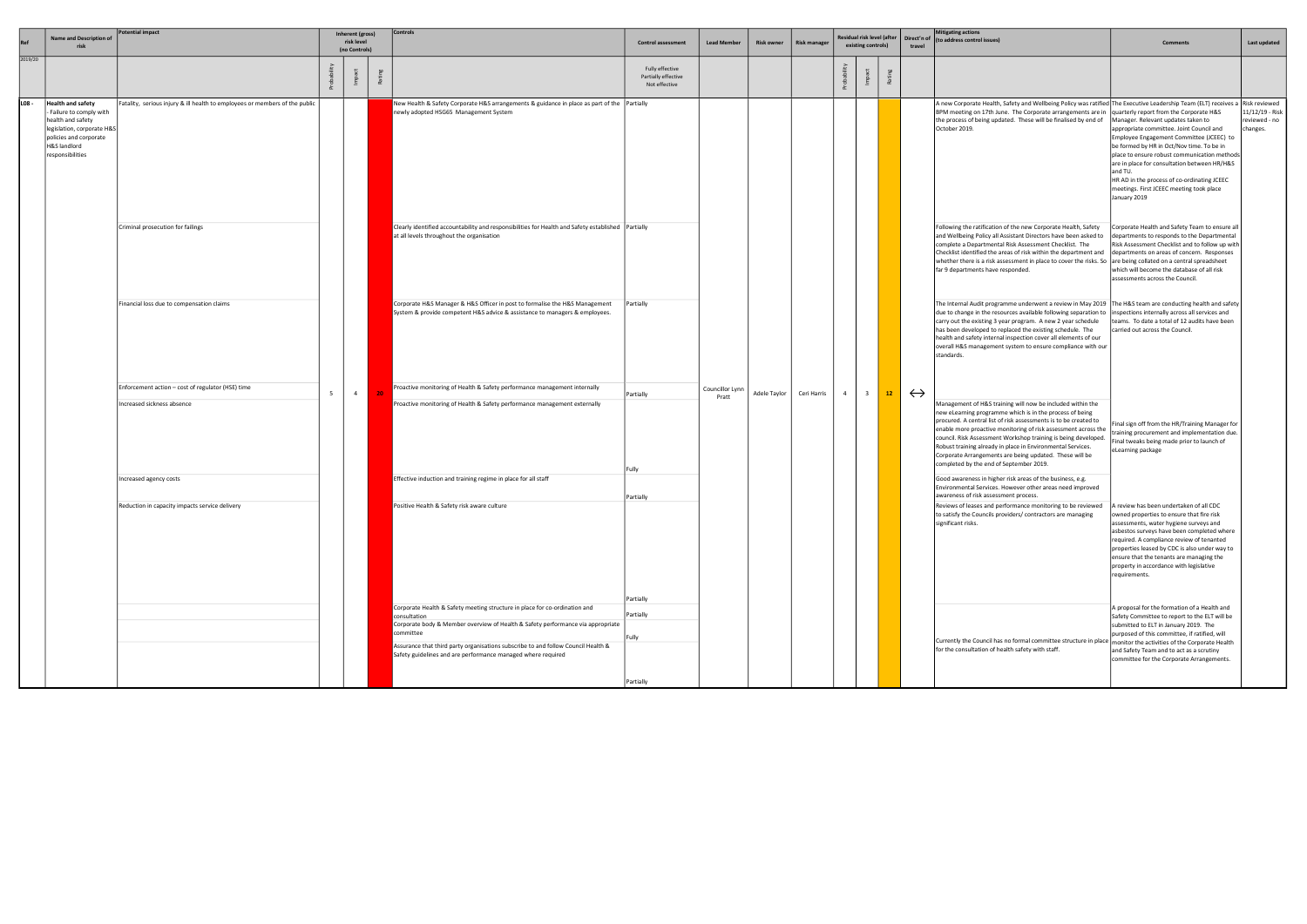|         | Name and Description o<br>risk                                                                                                                                                                                                                                                                                            | 'otential impact                                                                                                                                                                                                                                                                           |                | Inherent (gross)<br>risk level<br>(no Controls) | Controls                                                                                                                                                                                                                                                                                                                                                                                                                                                                                                                                                                                                                                                                                                                                                                                                                                                                                                         | <b>Control assessment</b>                                                                         | <b>Lead Member</b>       | <b>Risk owner</b> | <b>Risk manager</b> |                | Residual risk level (after<br>existing controls) | travel            | <b>Mitigating actions</b><br>Direct'n of (to address control issues)                                                                                                                                                                                                                                                                                                                                                                                                                                                                                                                                                                                                                                                                                                                                                                                                                                                                                                                                                                                                                                                                                                                                                                                                                                                                                                                                   | <b>Comments</b>                                                                                                                                                                                                                                                                                                                                                                                                                                                                                                                                                                                                         | Last updated                                                     |
|---------|---------------------------------------------------------------------------------------------------------------------------------------------------------------------------------------------------------------------------------------------------------------------------------------------------------------------------|--------------------------------------------------------------------------------------------------------------------------------------------------------------------------------------------------------------------------------------------------------------------------------------------|----------------|-------------------------------------------------|------------------------------------------------------------------------------------------------------------------------------------------------------------------------------------------------------------------------------------------------------------------------------------------------------------------------------------------------------------------------------------------------------------------------------------------------------------------------------------------------------------------------------------------------------------------------------------------------------------------------------------------------------------------------------------------------------------------------------------------------------------------------------------------------------------------------------------------------------------------------------------------------------------------|---------------------------------------------------------------------------------------------------|--------------------------|-------------------|---------------------|----------------|--------------------------------------------------|-------------------|--------------------------------------------------------------------------------------------------------------------------------------------------------------------------------------------------------------------------------------------------------------------------------------------------------------------------------------------------------------------------------------------------------------------------------------------------------------------------------------------------------------------------------------------------------------------------------------------------------------------------------------------------------------------------------------------------------------------------------------------------------------------------------------------------------------------------------------------------------------------------------------------------------------------------------------------------------------------------------------------------------------------------------------------------------------------------------------------------------------------------------------------------------------------------------------------------------------------------------------------------------------------------------------------------------------------------------------------------------------------------------------------------------|-------------------------------------------------------------------------------------------------------------------------------------------------------------------------------------------------------------------------------------------------------------------------------------------------------------------------------------------------------------------------------------------------------------------------------------------------------------------------------------------------------------------------------------------------------------------------------------------------------------------------|------------------------------------------------------------------|
| 2019/20 |                                                                                                                                                                                                                                                                                                                           |                                                                                                                                                                                                                                                                                            |                |                                                 |                                                                                                                                                                                                                                                                                                                                                                                                                                                                                                                                                                                                                                                                                                                                                                                                                                                                                                                  | Fully effective<br>Partially effective<br>Not effective                                           |                          |                   |                     |                |                                                  |                   |                                                                                                                                                                                                                                                                                                                                                                                                                                                                                                                                                                                                                                                                                                                                                                                                                                                                                                                                                                                                                                                                                                                                                                                                                                                                                                                                                                                                        |                                                                                                                                                                                                                                                                                                                                                                                                                                                                                                                                                                                                                         |                                                                  |
| L09 -   | Cyber Security - If there is Service disruption<br>insufficient security with<br>regards to the data held<br>and IT systems used by<br>the councils and<br>insufficient protection<br>against malicious attacks<br>on council's systems then<br>there is a risk of: a data<br>breach, a loss of service,<br>cyber-ransom. | inancial loss / fine<br>Prosecution – penalties imposed<br>ndividuals could be placed at risk of harm<br>Reduced capability to deliver customer facing services<br>Unlawful disclosure of sensitive information<br>Inability to share services or work with partners<br>Loss of reputation | $\overline{a}$ | 5 <sup>5</sup>                                  | File and Data encryption on computer devices<br>Managing access permissions and privileged users through AD and individual<br>applications<br>Consistent approach to information and data management and security across the<br>councils<br>Effective information management and security training and awareness programme<br>for staff<br>Password security controls in place<br>Robust information and data related incident management procedures in place<br>Appropriate robust contractual arrangements in place with all third parties that supply<br>systems or data processing services<br>Appropriate plans in place to ensure ongoing PSN compliance<br>Adequate preventative measures in place to mitigate insider threat, including physical<br>and system security<br>Insider threat mitigated through recruitment and line management processes                                                    | Fully<br>Fully<br>-ully<br>Fully<br>Fully<br>iullv<br>Fully<br>Fully                              | Councillor Ian<br>Corkin | Claire Taylor     | David<br>Spilsbury  | 5              | 15                                               | $\leftrightarrow$ | The cyber-essentials plus certification has now been passed.<br>Replace with Accounts, Audit & Risk Committee Members<br>updated and given a presentation on Cyber Security November<br>2019<br>The Regional Police Cyber Security Advisor gave the IT<br>management team two training sessions (full cyber awareness<br>Oct18 and table top DR exercise Nov18) followed by a series of<br>all-Council staff awareness sessions in January 2019. Mop-up on<br>e-learning options now being explored by IT and HR.<br>mplemented an intrusion prevention and detection system.<br>Agreed Terms of Reference and re-implementation of the<br>security forum as the Information Governance Group, with<br>meetings to be held on a minimum quarterly basis chaired by the<br>Information Governance Manager. Information Governance<br>support is now provided to Cherwell as part of a joint working<br>relationship with Oxfordshire County Council. An action for the<br>next month will be to ensure there are effective partnership<br>working arrangements in place under this new service.<br>Cyber Awareness e-learning available and will be part of new<br>starters induction training.<br>Cyber Security issues regularly highlighted to all staff.<br>External Health Check undertaken April 2019, executive<br>summary gives us a high security posture and no critical security<br>lissues. | Cyber security incidents are inevitable.<br>The only way to manage this risk is to have<br>effective controls and mitigations in place<br>including audit and review.                                                                                                                                                                                                                                                                                                                                                                                                                                                   | Risk Reviewed<br>05/12/19 -<br>Mitigating<br>actions<br>updated. |
| $L10 -$ | Safeguarding the<br>vulnerable (adults and<br>children) - Failure to<br>follow our policies and<br>procedures in relation to<br>safeguarding vulnerable<br>adults and children or<br>raising concerns about<br>their welfare                                                                                              | າcreased harm and distress caused to vulnerable individuals and their<br>amilies<br>council could face criminal prosecution<br>Criminal investigations potentially compromised<br>otential financial liability if council deemed to be negligent                                           | $\overline{4}$ | $\overline{4}$                                  | Safeguarding lead in place and clear lines of responsibility established<br>Safeguarding Policy and procedures in place<br>Information on the intranet on how to escalate a concern<br>Mandatory training and awareness raising sessions are now in place for all staff.<br>Safer recruitment practices and DBS checks for staff with direct contact<br>Action plan developed by CSE Prevention group as part of the Community Safety<br>Partnership<br>Data sharing agreement with other partners<br>Attendance at Children and Young People Partnership Board (CYPPB)<br>Annual Section 11 return compiled and submitted as required by legislation.<br>Engagement with Joint Agency Tasking and Co-ordinating Group (JATAC) and relevant<br>Oxfordshire County Council (OCC) safeguarding sub group<br>Engagement at an operational and tactical level with relevant external agencies and<br><b>networks</b> | Partially<br>Fully<br>ully-<br>Fully<br>Fully<br>Partially<br>Partially<br>Fully<br>ully<br>sully | Councillor Barry<br>Wood | Graeme Kane       | Nicola Riley        | $\overline{4}$ | $12-12$                                          | $\leftrightarrow$ | Ongoing internal awareness campaigns<br>Ongoing external awareness campaigns<br>Annual refresher and new training programmes including<br>training for new members<br>Continue to attend groups focused on tackling child exploitation                                                                                                                                                                                                                                                                                                                                                                                                                                                                                                                                                                                                                                                                                                                                                                                                                                                                                                                                                                                                                                                                                                                                                                 | Recruitment of a new safeguarding Officer will   Risk Reviewed<br>begin in November. This post will be included in 03/12/19 -<br>the adult safeguarding team at OCC to ensure<br>robust policy and procedures are in place for<br>Cherwell and to improve the lick into social<br>care. Cherwell teams will continue to escalate<br>their own referrals and sending notification to<br>Safeguarding inbox to maintain a corporate<br>record. the new HR payroll system will in time<br>hold training records. There will be a push to<br>ensure sufficient staff are trained to the correct<br>standard in the New Year | Commentary<br>updated.                                           |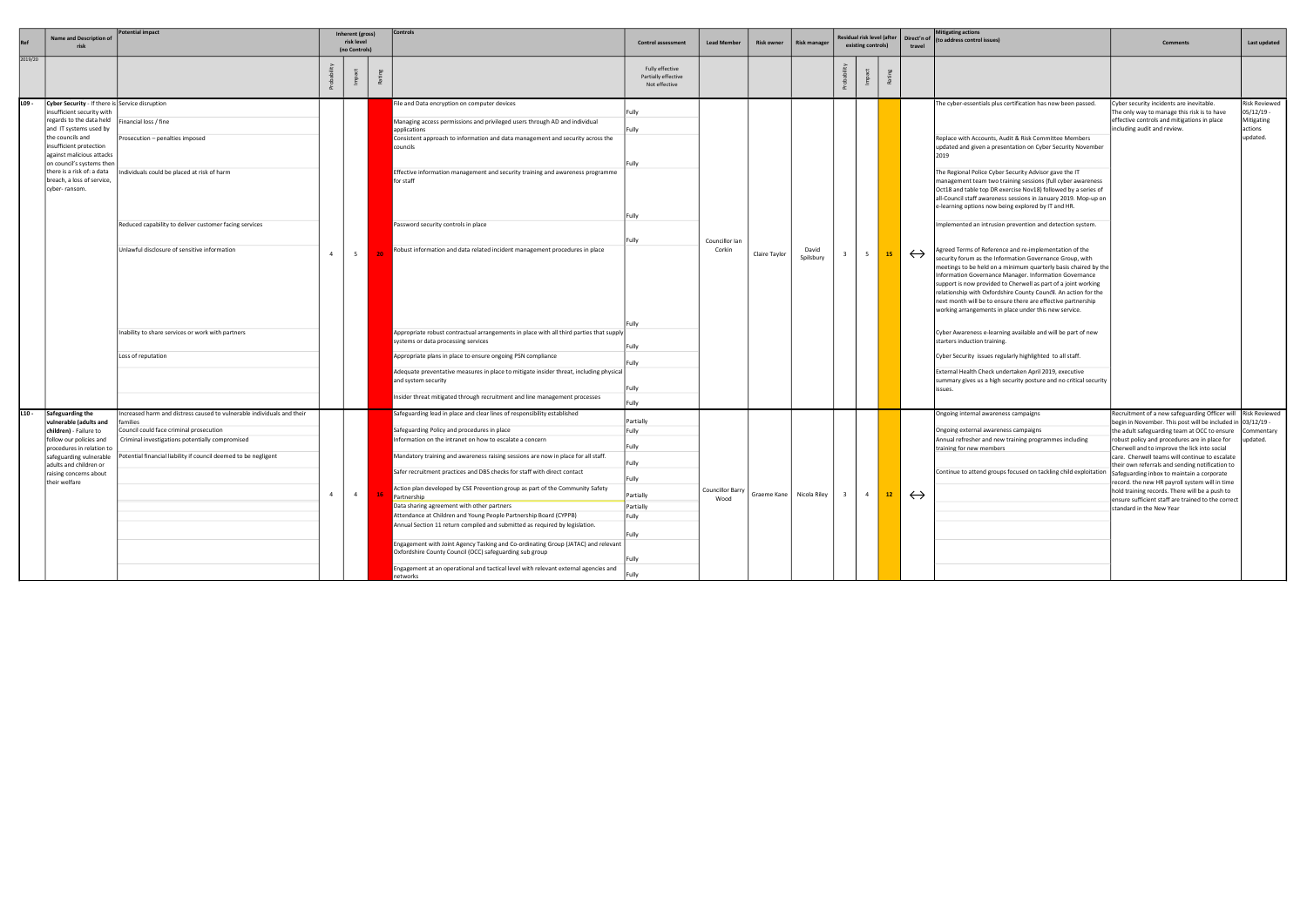|         | <b>Name and Description of</b><br>risk                                                                                                                                        | <b>Potential impact</b>                                                                                                                                                                                                                                                                                                                                                                                                                                                                                                | Inherent (gross)<br>risk level<br>(no Controls) |                |                      | <b>Controls</b>                                                                                                                                                                                                                                                                                                                                                                                                                                                                                                                                                                                                                                  | <b>Control assessment</b>                                                               | <b>Lead Member</b>              | <b>Risk owner</b> | <b>Risk manager</b>         | Residual risk level (after<br>existing controls) |    | travel            | <b>Mitigating actions</b><br>Direct'n of (to address control issues)                                                                                                                                                                                                                                                                                                                                                                                                                                                                                  | <b>Comments</b>                                                                                                                                                                                                                                                                                                                                           | Last updated                                                 |
|---------|-------------------------------------------------------------------------------------------------------------------------------------------------------------------------------|------------------------------------------------------------------------------------------------------------------------------------------------------------------------------------------------------------------------------------------------------------------------------------------------------------------------------------------------------------------------------------------------------------------------------------------------------------------------------------------------------------------------|-------------------------------------------------|----------------|----------------------|--------------------------------------------------------------------------------------------------------------------------------------------------------------------------------------------------------------------------------------------------------------------------------------------------------------------------------------------------------------------------------------------------------------------------------------------------------------------------------------------------------------------------------------------------------------------------------------------------------------------------------------------------|-----------------------------------------------------------------------------------------|---------------------------------|-------------------|-----------------------------|--------------------------------------------------|----|-------------------|-------------------------------------------------------------------------------------------------------------------------------------------------------------------------------------------------------------------------------------------------------------------------------------------------------------------------------------------------------------------------------------------------------------------------------------------------------------------------------------------------------------------------------------------------------|-----------------------------------------------------------------------------------------------------------------------------------------------------------------------------------------------------------------------------------------------------------------------------------------------------------------------------------------------------------|--------------------------------------------------------------|
| 2019/20 |                                                                                                                                                                               |                                                                                                                                                                                                                                                                                                                                                                                                                                                                                                                        |                                                 |                |                      |                                                                                                                                                                                                                                                                                                                                                                                                                                                                                                                                                                                                                                                  | Fully effective<br>Partially effective<br>Not effective                                 |                                 |                   |                             |                                                  |    |                   |                                                                                                                                                                                                                                                                                                                                                                                                                                                                                                                                                       |                                                                                                                                                                                                                                                                                                                                                           |                                                              |
| L11 -   | owned companies and<br>delivery of planned<br>financial and other<br>objectives - failure of<br>to achieve their intended<br>outcomes or fail to meet<br>financial objectives | Sustainability of Council   Unclear governance leading to lack of clarity and oversight in terms of<br>financial and business outcomes<br>Non achievement of business and finance outcomes directly or indirectly<br>council owned companies   impacting on other council services<br>Lack of understanding at officer and member level about the different<br>roles of responsibilities required when managing council owned<br>companies                                                                             | $\mathbf{R}$                                    |                | $\overline{4}$<br>12 | Annual business planning in place for all companies to include understanding of the<br>link between our objectives being delivered and financial impact for the council<br>Financial planning for the companies undertaken that will then be included within our<br>own Medium term financial plan<br>Ensure strong corporate governance mechanisms are in place<br>Sound monitoring in place of both business and financial aspects of the companies<br>and the impact on overall council performance<br>Training in place for those undertaking roles relating to the companies                                                                | Fully<br>Fully<br>Partially<br>Fully<br>Partially                                       | Councillor Tony<br>Illot        | Adele Taylor      | Dominic<br>Oakeshott        | $\overline{4}$                                   | 12 | $\leftrightarrow$ | Changes in the shareholder support side line management been   Knowledge and experience building take place<br>put in place. Additional oversight and capacity from senior<br>managers including performance dashboards at CEDR<br>Resilience and support being developed across business to<br>support and enhance knowledge around council companies<br>Skills and experience being enhanced to deliver and support<br>development, challenge and oversight.<br>Work with one company to ensure long term support<br>arrangements are put in place. | with training and support as required.<br>Company dashboard now being reviewed by<br>CEDR to understand the impact of what is<br>happening at company level on the council.<br>Review of company governance being<br>undertaken to ensure that we are adhering to<br>best practice<br>Will support future year governance and<br>financial management     | Risk reviewed -<br>09/12/19 - No<br>changes.                 |
| L12 -   | third party suppliers<br>including contractors and<br>other partners - the<br>failure of a key partner of<br>supplier impacting on the<br>business of the council             | Financial sustainability of The financial failure of a third party supplier or partner results in the<br>inability or reduced ability to deliver a service to customers.<br>Failure to ensure the necessary governance of third party relationships<br>(council businesses, partners, suppliers) are in pace to have sufficient<br>oversight of our suppliers                                                                                                                                                          | $\mathbf{R}$                                    | $\overline{4}$ |                      | Ensure contract management in place review and anticipate problems within key<br>service suppliers and partners<br>Business continuity planning arrangements in place in regards to key suppliers<br>Ensuring that proactive review and monitoring is in place for key suppliers to ensure<br>we are able to anticipate any potential service failures                                                                                                                                                                                                                                                                                           | Partially<br>Partially<br>Partially                                                     | <b>Councillor Tony</b><br>Illot |                   | Adele Taylor   Wayne Welsby | $\sim$ 4                                         |    | $\leftrightarrow$ | Meetings take place when required with suppliers to review<br>higher risk areas.<br>Some review of appropriate information in regards to key<br>supplier performance through trade press, information from<br>etworks in place.                                                                                                                                                                                                                                                                                                                       | The Council continues to monitor suppliers<br>inancial stability and meets with suppliers<br>when required. Financial company insight being  reviewed no<br>gained through use of monitoring tools and<br>inancial advice. Work is currently underway to<br>ncorporate CDC supplier financial risk reporting<br>together with the tools in place for OCC. | Risk reviewed -<br>09/12/19 - Risk<br>changes.               |
| $L14 -$ | Corporate Governance -<br>Failure of corporate<br>governance leads to<br>negative impact on<br>service delivery or the<br>projects providing value<br>to customers.           | Threat to service delivery and performance if good management practices<br>and controls are not adhered to.<br>Risk of ultra vires activity or lack of legal compliance<br>Risk of fraud or corruption<br>implementation of major   Risk to financial sustainability if lack of governance results in poor<br>nvestment decisions or budgetary control.<br>Failure of corporate governance in terms of major projects, budgets or<br>council owned companies impacts upon financial sustainability of the<br>councils. |                                                 |                | $\overline{4}$       | Clear and robust control framework including: constitution, scheme of delegation,<br>ethical walls policy etc.<br>Clear accountability and resource for corporate governance (including the shareholder   Partially<br>Integrated budget, performance and risk reporting framework.<br>Corporate programme office and project management framework. Includes project<br>and programme governance.<br>Internal audit programme aligned to leadership risk register.<br>Training and development resource targeted to address priority issues; examples<br>include GDPR, safeguarding etc.<br>HR policy framework.<br>Annual governance statements | Partially<br>Partially<br>Partially<br>Partially<br>Partially<br>Partially<br>Partially | Councillor Barry<br>Wood        |                   | Yvonne Rees   Nick Graham   | $\overline{\mathbf{3}}$                          |    | $\leftrightarrow$ | Standing item at senior officer meetings - regular review of risk S113 Agreement terminates on 16 January<br>and control measures<br>Review of constitution to take place 2018/19<br>Implementation of corporate programme office - May 2018<br>Full review of HR policy to be undertaken during 2018/19<br>Monitoring Officer to attend management team meetings                                                                                                                                                                                     | 2019. Collaboration Agreement being<br>developed. Executive and Cabinet will consider<br>its adoption on 7 and 14 January 2019<br>respectively. Service schedules are being<br>developed for all services that require ongoing<br>joint working - and these are programmed o be<br>in placed by 16 January 2019.                                          | Risk reviewed<br>09/12/19 - Risk<br>reviewed, no<br>changes. |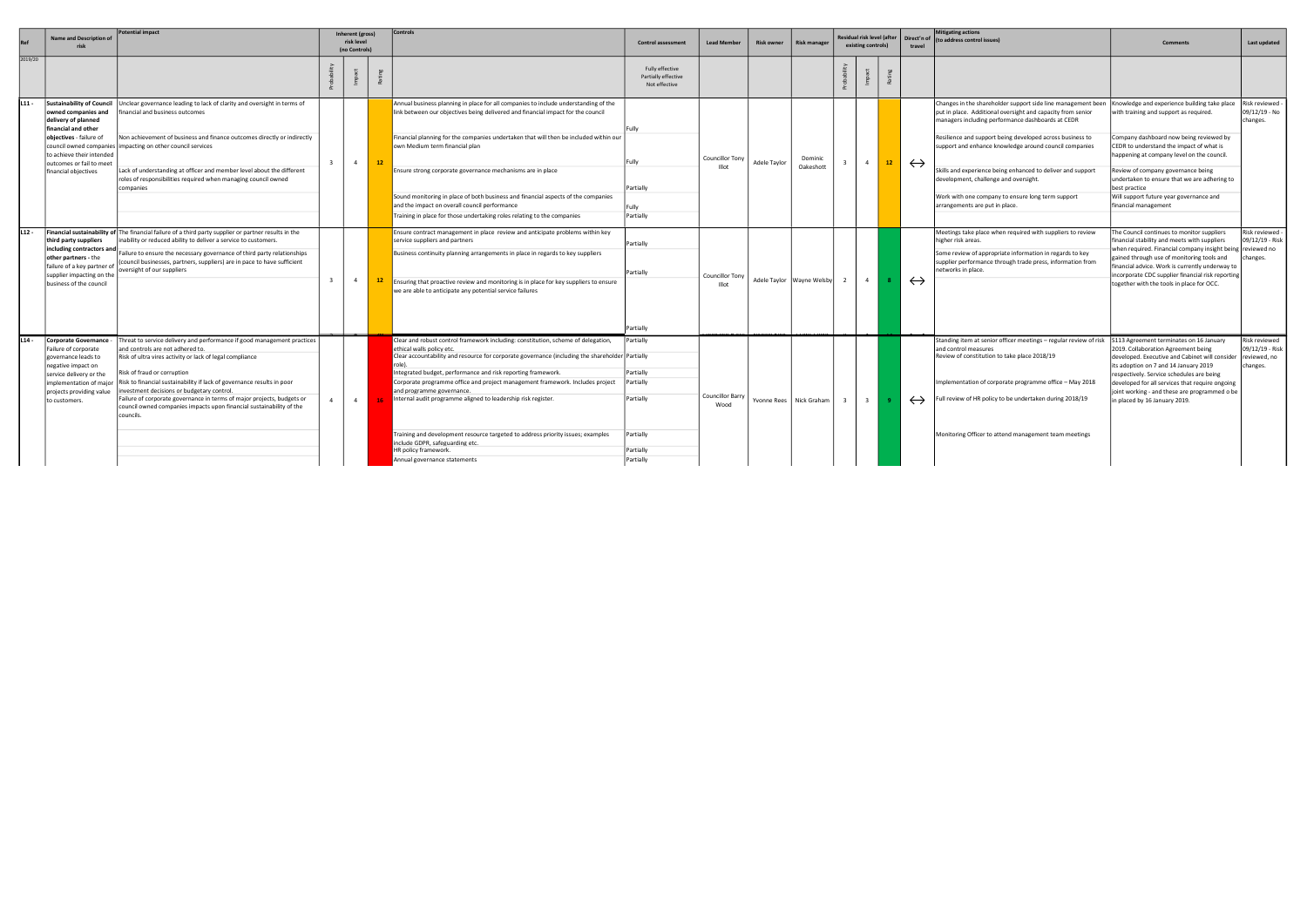|         |                                                                                                                                                                                                                                                                                                                                                                                                                     | otential impact                                                                                                                                                                                                                                                                                                                                                                                                                                                                                                                                                                                                                                                                                                                                                                                     |                         | <b>Inherent (gross)</b>     |     | Controls                                                                                                                                                                                                                                                                                                                                                                                                                                                                                                                                                                                                                                                                                                                                                                                                                                                                                                                                                                                    |                                                         |                          |                   |                                   |                | Residual risk level (after |                 |                   | <b>Mitigating actions</b>                                                                                                                                                                                                                                                                                                                                                                                                                                                                                                                                                           |                                                                                                                                                                                                                                                                                                                                                           |                                                         |
|---------|---------------------------------------------------------------------------------------------------------------------------------------------------------------------------------------------------------------------------------------------------------------------------------------------------------------------------------------------------------------------------------------------------------------------|-----------------------------------------------------------------------------------------------------------------------------------------------------------------------------------------------------------------------------------------------------------------------------------------------------------------------------------------------------------------------------------------------------------------------------------------------------------------------------------------------------------------------------------------------------------------------------------------------------------------------------------------------------------------------------------------------------------------------------------------------------------------------------------------------------|-------------------------|-----------------------------|-----|---------------------------------------------------------------------------------------------------------------------------------------------------------------------------------------------------------------------------------------------------------------------------------------------------------------------------------------------------------------------------------------------------------------------------------------------------------------------------------------------------------------------------------------------------------------------------------------------------------------------------------------------------------------------------------------------------------------------------------------------------------------------------------------------------------------------------------------------------------------------------------------------------------------------------------------------------------------------------------------------|---------------------------------------------------------|--------------------------|-------------------|-----------------------------------|----------------|----------------------------|-----------------|-------------------|-------------------------------------------------------------------------------------------------------------------------------------------------------------------------------------------------------------------------------------------------------------------------------------------------------------------------------------------------------------------------------------------------------------------------------------------------------------------------------------------------------------------------------------------------------------------------------------|-----------------------------------------------------------------------------------------------------------------------------------------------------------------------------------------------------------------------------------------------------------------------------------------------------------------------------------------------------------|---------------------------------------------------------|
|         | <b>Name and Description of</b><br>risk                                                                                                                                                                                                                                                                                                                                                                              |                                                                                                                                                                                                                                                                                                                                                                                                                                                                                                                                                                                                                                                                                                                                                                                                     |                         | risk level<br>(no Controls) |     |                                                                                                                                                                                                                                                                                                                                                                                                                                                                                                                                                                                                                                                                                                                                                                                                                                                                                                                                                                                             | <b>Control assessment</b>                               | <b>Lead Member</b>       | <b>Risk owner</b> | <b>Risk manager</b>               |                | existing controls)         |                 | travel            | Direct'n of (to address control issues)                                                                                                                                                                                                                                                                                                                                                                                                                                                                                                                                             | <b>Comments</b>                                                                                                                                                                                                                                                                                                                                           | Last updated                                            |
| 2019/20 |                                                                                                                                                                                                                                                                                                                                                                                                                     |                                                                                                                                                                                                                                                                                                                                                                                                                                                                                                                                                                                                                                                                                                                                                                                                     |                         |                             | Rat |                                                                                                                                                                                                                                                                                                                                                                                                                                                                                                                                                                                                                                                                                                                                                                                                                                                                                                                                                                                             | Fully effective<br>Partially effective<br>Not effective |                          |                   |                                   |                |                            |                 |                   |                                                                                                                                                                                                                                                                                                                                                                                                                                                                                                                                                                                     |                                                                                                                                                                                                                                                                                                                                                           |                                                         |
| $L15 -$ | (contract with HMG)<br>As a result of a lack of<br>experience of this scale<br>delivery there is a risk<br>that inadequate levels of<br>the Partnership to<br>Oxfordshire Housing and<br>Growth Deal governance,<br>resourcing and delivery<br>and that CDC (and its<br>partners) will fail to meet<br>its publicly stated<br>Contractual<br>commitments to its<br>Partners and Government<br>over the 5-year term. | <b>Oxfordshire Growth Deal   Failure to meet its obligations as a partner within the Growth Deal could</b><br>see Cherwell as a factor in Government holding back some or all of its<br>funding and/or cease to extend the arrangement beyond 2023.<br>and nature of partnership   Infrastructure milestone delivery late (for infrastructure linked to<br>ccelerated housing)<br>control will be applied by Accelerated housing numbers delivered to plan late<br>Cost of infrastructure to accelerate circa 6500 homes within 5-year term<br>significantly beyond 2018 budget cost estimate<br>DC GVA: no defined metrics in HGDDP but linked to homes<br>accelerated/infrastructure/affordable homes delivered/JSSP progress and<br>delivery<br><b>JSSP</b><br>Affordable Houses<br>Productivity | -5                      | 5 <sub>1</sub>              |     | Appointment of an interim advisor to guide and support delivery of the GD<br>programme and risk management controls<br>Recognition of issues in CDC GD arrangements and delivery of a 6-week review to<br>identify and propose an action plan to manage and bring the issues within control (see<br>6-week plan)<br>Establish CDC organisational fit of GDC GD as a programme capability reporting to<br>CEDR through the Place Board<br>Secured approval for CDC GD next stage plan at CEDR 17/12/18 which targets setting Fully<br>up CDC GD programme board, work stream capability and leadership supported by<br>CDC Transformation PMO by end March 19 (see Board paper and Next stage Plan<br>Proposal)<br>Built on CDC PMO RAID principles and developed initial RAID logs for each work<br>stream (capture risks, issues, dependencies and assumptions) to help define "gives<br>and gets" as a basis for holding all to account for defined and transparent baseline<br>deliverv. | Fully<br>Partially<br>Fully<br>Fully                    | Councillor Barry<br>Wood | Robert Jolley     | Jonathan<br>MacWilliam            | $\overline{4}$ | $\overline{\mathbf{3}}$    | 12 <sub>1</sub> | $\leftrightarrow$ | A CDC GD programme and programme board capability<br>Work stream plans of work (work stream brief, schedule, RAID<br>Appropriate engagement with members in support of their $ $ can be included in the infrastructure<br>advisory/scrutiny at GD Board level<br>Governance and performance management<br>Improved collaboration working with partners to hold them to<br>account for their part of delivery<br>Securing approval of a resourced GD Y2 plan to be delivered in a<br>collaborative partnership environment<br>Extending support from interim advisor to end March 19 | rogress is being made across all workstreams'<br>evidenced by more detailed monthly reports to<br>the CDC Programme Board. The improving<br>maturity of the Programme is resulting in more<br>sophisticated engagement at all levels including<br>through specific member roles. The current<br>focus of work is on what additional schemes<br>programme. | Risk reviewed<br>$06/12/19 -$<br>ommentary<br>updated   |
|         | L16 - Joint Working<br>That the challenges and<br>risks associated with joint<br>working outweigh the<br>benefits and impacts on<br>the provision of services<br>to residents and<br>communities.                                                                                                                                                                                                                   | Opportunities for joint working take longer to develop than planned<br>delaying potential service improvements for residents and communities.<br>esources are allocated to the development of proposals, reducing the<br>capacity of the Council to deliver on its priorities and plans, impacting on<br>quality of services delivered to residents and communities.<br>Uncertainty around joint working could lead to reduced staff morale and<br>potentially increase staff turnover.<br>Benefits to be realised from joint working business cases do not                                                                                                                                                                                                                                         | $\overline{\mathbf{3}}$ | $\overline{\mathbf{3}}$     | -9  | S113 agreement in place with Oxfordshire County Council<br>Partnership Working Group established with OCC to oversee the development of joint Fully<br>working proposals.<br>Robust programme and project management methodologies in place.                                                                                                                                                                                                                                                                                                                                                                                                                                                                                                                                                                                                                                                                                                                                                | Fully<br>Fully                                          | Councillor Ian<br>Corkin |                   | Yvonne Rees   Claire Taylor       | 2              | $\overline{\mathbf{3}}$    |                 | $\leftrightarrow$ | Regular reporting on joint working proposals to the senior<br>management team.                                                                                                                                                                                                                                                                                                                                                                                                                                                                                                      | Consultation with staff on a new joint Strategy,<br>Communications and Insight service with OCC<br>has now finished. The new service is expected<br>to be in place by March 2020.                                                                                                                                                                         | Risk reviewed -<br>- 19/12/19.<br>ommentary<br>updated. |
| $L17 -$ | Separation<br>That the separation of<br>joint working<br>arrangements with South<br>Northamptonshire<br>Council impacts on the<br>provision of services to<br>residents and<br>communities.                                                                                                                                                                                                                         | naterialise or take longer to deliver than planned.<br>Separation of joint working arrangements result in reduced capacity and<br>resilience to deliver services.<br>Services being delivered to SNC are impacted by re-organisation in<br>Northamptonshire, impacting on the quality of services delivered to<br>esidents and communities                                                                                                                                                                                                                                                                                                                                                                                                                                                          | $\overline{\mathbf{3}}$ | $\overline{\mathbf{3}}$     |     | On-going service delivery arrangements to SNC set out clearly and underpinned by<br>the Collaboration Agreement with protocols in place for dealing with any emerging<br>issues.<br>Robust programme and project management frameworks in place.                                                                                                                                                                                                                                                                                                                                                                                                                                                                                                                                                                                                                                                                                                                                            | Fully<br>l Fullv                                        | Councillor Ian<br>Corkin |                   | Yvonne Rees   Claire Taylor       | 2              | $\overline{2}$             |                 | $\leftrightarrow$ | Regular reporting on joint working proposals to the senior<br>management team.                                                                                                                                                                                                                                                                                                                                                                                                                                                                                                      | All services apart from Customer Services have<br>now separated or been moved into a service<br>delivery arrangement.                                                                                                                                                                                                                                     | Risk reviewed -<br>1/12/19 - No<br>hanges.              |
| $L18 -$ | <b>Workforce Strategy</b><br>The lack of effective<br>workforce strategies<br>could impact on our<br>ability to deliver Council<br>priorities and services.                                                                                                                                                                                                                                                         | Limit our ability to recruit, retain and develop staff<br>mpact on our ability to deliver high quality services<br>Overreliance on temporary staff<br>Additional training and development costs                                                                                                                                                                                                                                                                                                                                                                                                                                                                                                                                                                                                     | $\overline{\mathbf{3}}$ | $\overline{4}$              |     | Analysis of workforce data and on-going monitoring of issues<br>Key staff in post to address risks (e.g. strategic HR business partners)<br>Weekly Vacancy Management process in place                                                                                                                                                                                                                                                                                                                                                                                                                                                                                                                                                                                                                                                                                                                                                                                                      | Partially effective<br>Fully<br>Fully                   | Councillor Ian<br>Corkin |                   | Claire Taylor   Karen Edwards   2 |                | $\overline{\mathbf{3}}$    |                 | $\leftrightarrow$ | Development of relevant workforce plans.<br>Development of new L&D strategy, including apprenticeships.<br>Development of specific recruitment and retention strategies.<br>New IT system is being implemented to improve our workforce                                                                                                                                                                                                                                                                                                                                             | Training on workforce planning for the HR team Risk reviewed<br>planned to start in Jan/Feb 2020.                                                                                                                                                                                                                                                         | 11/12/19 -<br>Commentary<br>indated.                    |